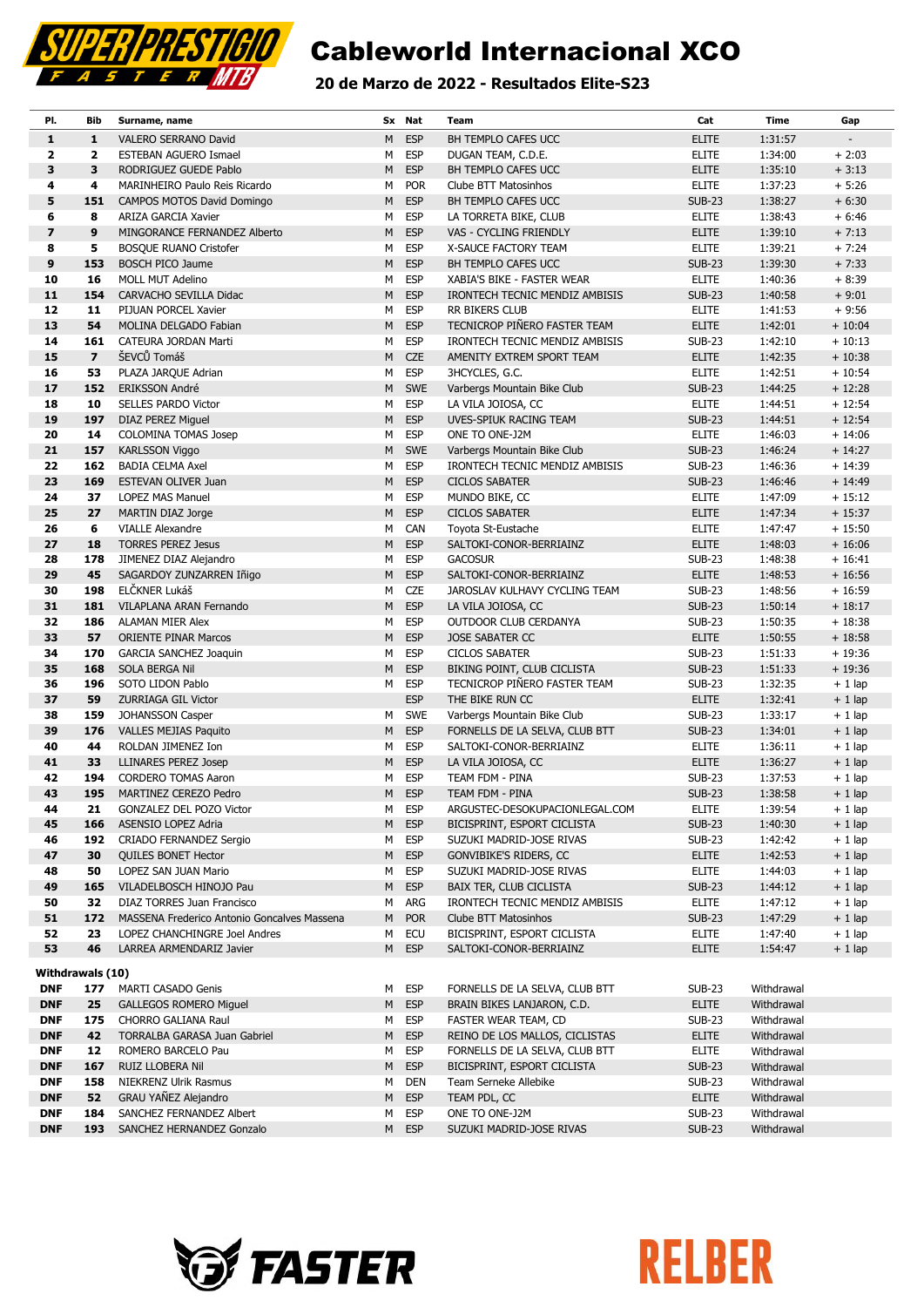

### 20 de Marzo de 2022 - Resultados Elite-S23 Fem

| PI.                     | Bib              | Surname, name                         |    | Sx Nat     | Team                           | Cat         | <b>Time</b> | Gap                      |
|-------------------------|------------------|---------------------------------------|----|------------|--------------------------------|-------------|-------------|--------------------------|
| 1                       | 301              | <b>GARCIA MARTINEZ Rocio Del Alba</b> |    | F ESP      | BH TEMPLO CAFES UCC            | ELITE FEM.  | 1:19:17     | $\overline{\phantom{a}}$ |
| $\overline{\mathbf{2}}$ | 351              | <b>SANTOS Ana</b>                     | F  | <b>POR</b> | <b>X-SAUCE FACTORY TEAM</b>    | SUB-23 FEM. | 1:22:45     | $+3:28$                  |
| 3                       | 353              | SAGARDOY ZUNZARREN Estibaliz          | F  | <b>ESP</b> | SALTOKI-CONOR-BERRIAINZ        | SUB-23 FEM. | 1:25:03     | $+ 5:46$                 |
| 4                       | 306              | <b>LLORET LLINARES Elena</b>          | F  | <b>ESP</b> | CULTBIKES, CC                  | ELITE FEM.  | 1:25:33     | $+6:16$                  |
| 5                       | 304              | <b>RUIZ GARCIA Aurea</b>              | F  | <b>ESP</b> | <b>KROSS TEAM ESPAÑA</b>       | ELITE FEM.  | 1:26:39     | $+7:22$                  |
| 6                       | 310              | <b>PIRARD Alice</b>                   | F  | <b>BEL</b> | <b>Multitask Industries</b>    | ELITE FEM.  | 1:28:23     | $+9:06$                  |
| $\overline{\mathbf{z}}$ | 307              | <b>TERRADAS ILL Laura</b>             | F. | <b>ESP</b> | IRONTECH TECNIC MENDIZ AMBISIS | ELITE FEM.  | 1:29:01     | $+9:44$                  |
| 8                       | 356              | <b>IZCUE ROS Edurne</b>               | F  | <b>ESP</b> | SH METALGRAF                   | SUB-23 FEM. | 1:29:27     | $+10:10$                 |
| 9                       | 355              | <b>MARTIN VARO Paula</b>              | F  | <b>ESP</b> | KROSS TEAM ESPAÑA              | SUB-23 FEM. | 1:31:22     | $+12:05$                 |
| 10                      | 305              | <b>BOROWIECKA Barbara</b>             | F  | <b>POL</b> | Giant Gorzów & LIV Team        | ELITE FEM.  | 1:31:22     | $+12:05$                 |
| 11                      | 308              | <b>VALLES MEJIAS Blanca</b>           | F  | <b>ESP</b> | FORNELLS DE LA SELVA, CLUB BTT | ELITE FEM.  | 1:33:08     | $+13:51$                 |
| 12                      | 354              | RAMALHO Costa Rafaela                 | F  | <b>POR</b> | Clube BTT Matosinhos           | SUB-23 FEM. | 1:34:25     | $+15:08$                 |
| 13                      | 314              | <b>ELBUSTO ARTEAGA Ainara</b>         |    | F ESP      | SALTOKI-CONOR-BERRIAINZ        | ELITE FEM.  | 1:37:08     | $+17:51$                 |
| 14                      | 309              | PUJOL FREIXENET Julia                 | F  | <b>ESP</b> | <b>BAIX TER, CLUB CICLISTA</b> | ELITE FEM.  | 1:37:18     | $+18:01$                 |
| 15                      | 312              | PEREZ BRAVO Elena                     | F. | <b>ESP</b> | ON BIKE, CC                    | ELITE FEM.  | 1:41:20     | $+22:03$                 |
|                         | Withdrawals (2)  |                                       |    |            |                                |             |             |                          |
| <b>DNF</b>              | 357              | <b>BARROSO TORRES Paula</b>           | F. | <b>ESP</b> | ARTSPORT BANYOLES CLUB ESPORTI | SUB-23 FEM. | Withdrawal  |                          |
| <b>DNF</b>              | 352              | <b>MACHO JIMENEZ Lucia</b>            |    | F ESP      | <b>GACOSUR</b>                 | SUB-23 FEM. | Withdrawal  |                          |
|                         | Non-starters (5) |                                       |    |            |                                |             |             |                          |
|                         | 302              | FISCHER EGUSQUIZA Natalia             | F. | <b>ESP</b> | BH TEMPLO CAFES UCC            | ELITE FEM.  |             |                          |
|                         | 303              | <b>BOSCH PICO Nuria</b>               | F  | <b>ESP</b> | <b>BH TEMPLO CAFES UCC</b>     | ELITE FEM.  |             |                          |
|                         | 311              | <b>MOYA NAVARRETE Desiree</b>         | F  | <b>ESP</b> | BRAIN BIKES LANJARON, C.D.     | ELITE FEM.  |             |                          |
|                         | 313              | <b>KALBERG Laura Michelle</b>         | F  | <b>NED</b> | PROBIKES RIOJA TETRASOD        | ELITE FEM.  |             |                          |
|                         | 315              | ANDUEZA SEGOVIA Anjara                | F  | <b>ESP</b> | SH METALGRAF                   | ELITE FEM.  |             |                          |



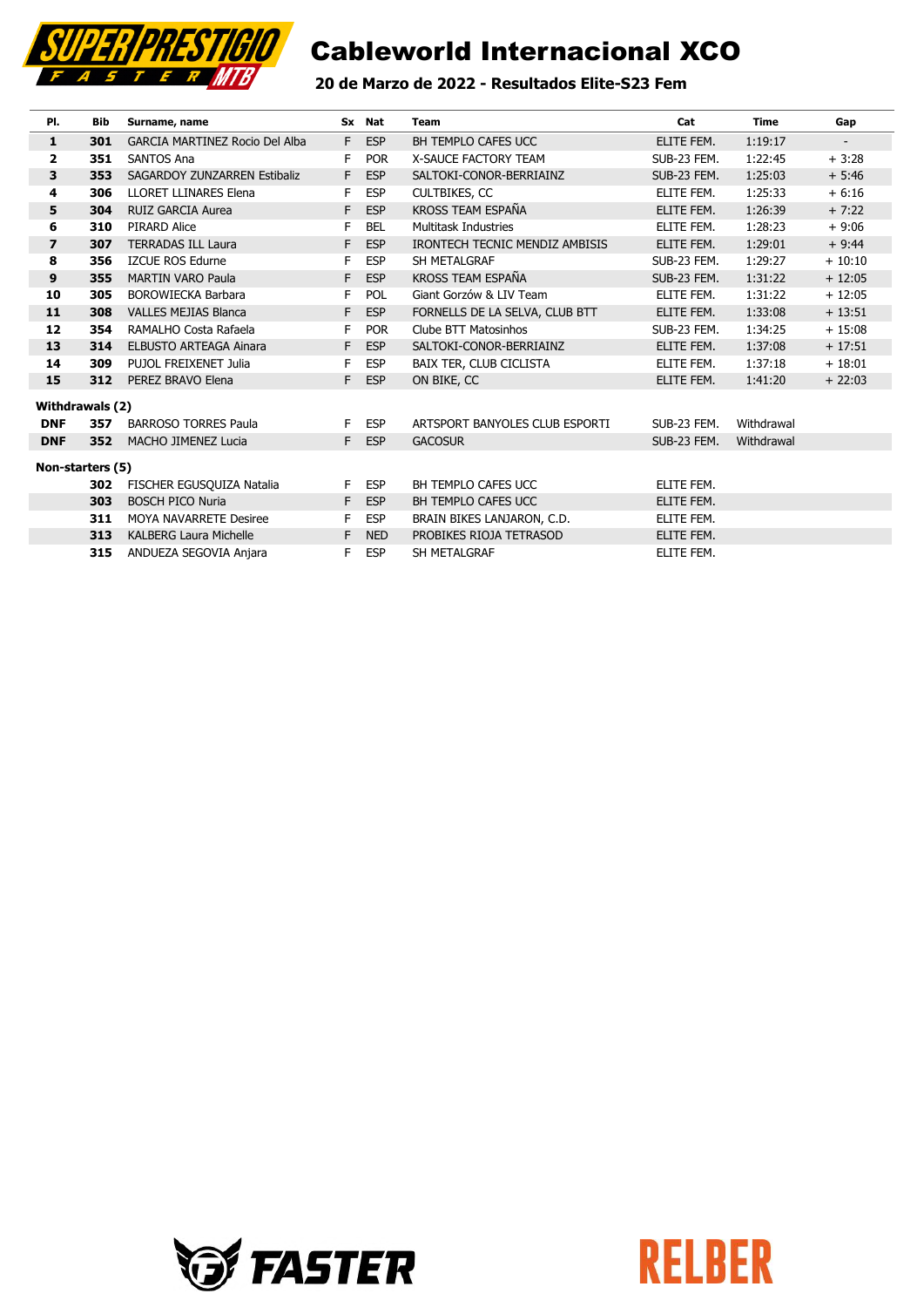

### 20 de Marzo de 2022 - Resultados S23

| PI.             | Bib | Surname, name                               |   | Sx Nat     | Team                           | Cat           | Time       | Gap                      |
|-----------------|-----|---------------------------------------------|---|------------|--------------------------------|---------------|------------|--------------------------|
| 1               | 151 | CAMPOS MOTOS David Domingo                  | M | <b>ESP</b> | BH TEMPLO CAFES UCC            | <b>SUB-23</b> | 1:38:27    | $\overline{\phantom{a}}$ |
| $\mathbf{2}$    | 153 | <b>BOSCH PICO Jaume</b>                     | м | ESP        | BH TEMPLO CAFES UCC            | <b>SUB-23</b> | 1:39:30    | $+1:03$                  |
| 3               | 154 | <b>CARVACHO SEVILLA Didac</b>               | M | <b>ESP</b> | IRONTECH TECNIC MENDIZ AMBISIS | <b>SUB-23</b> | 1:40:58    | $+2:31$                  |
| 4               | 161 | <b>CATEURA JORDAN Marti</b>                 | M | ESP        | IRONTECH TECNIC MENDIZ AMBISIS | <b>SUB-23</b> | 1:42:10    | $+3:43$                  |
| 5               | 152 | <b>ERIKSSON André</b>                       | M | <b>SWE</b> | Varbergs Mountain Bike Club    | <b>SUB-23</b> | 1:44:25    | $+ 5:58$                 |
| 6               | 197 | <b>DIAZ PEREZ Miguel</b>                    | М | <b>ESP</b> | UVES-SPIUK RACING TEAM         | <b>SUB-23</b> | 1:44:51    | $+6:24$                  |
| $\overline{ }$  | 157 | <b>KARLSSON Viggo</b>                       | M | <b>SWE</b> | Varbergs Mountain Bike Club    | <b>SUB-23</b> | 1:46:24    | $+7:57$                  |
| 8               | 162 | <b>BADIA CELMA Axel</b>                     | м | <b>ESP</b> | IRONTECH TECNIC MENDIZ AMBISIS | <b>SUB-23</b> | 1:46:36    | $+8:09$                  |
| 9               | 169 | <b>ESTEVAN OLIVER Juan</b>                  | M | <b>ESP</b> | <b>CICLOS SABATER</b>          | <b>SUB-23</b> | 1:46:46    | $+8:19$                  |
| 10              | 178 | JIMENEZ DIAZ Alejandro                      | м | <b>ESP</b> | <b>GACOSUR</b>                 | <b>SUB-23</b> | 1:48:38    | $+10:11$                 |
| 11              | 198 | ELČKNER Lukáš                               | M | <b>CZE</b> | JAROSLAV KULHAVY CYCLING TEAM  | <b>SUB-23</b> | 1:48:56    | $+10:29$                 |
| 12              | 181 | VILAPLANA ARAN Fernando                     | м | <b>ESP</b> | LA VILA JOIOSA, CC             | <b>SUB-23</b> | 1:50:14    | $+11:47$                 |
| 13              | 186 | <b>ALAMAN MIER Alex</b>                     | M | <b>ESP</b> | OUTDOOR CLUB CERDANYA          | <b>SUB-23</b> | 1:50:35    | $+12:08$                 |
| 14              | 170 | <b>GARCIA SANCHEZ Joaquin</b>               | М | ESP        | <b>CICLOS SABATER</b>          | <b>SUB-23</b> | 1:51:33    | $+13:06$                 |
| 15              | 168 | SOLA BERGA Nil                              | M | <b>ESP</b> | BIKING POINT, CLUB CICLISTA    | <b>SUB-23</b> | 1:51:33    | $+13:06$                 |
| 16              | 196 | SOTO LIDON Pablo                            | М | ESP        | TECNICROP PIÑERO FASTER TEAM   | <b>SUB-23</b> | 1:32:35    | $+1$ lap                 |
| 17              | 159 | <b>JOHANSSON Casper</b>                     | M | <b>SWE</b> | Varbergs Mountain Bike Club    | <b>SUB-23</b> | 1:33:17    | $+1$ lap                 |
| 18              | 176 | <b>VALLES MEJIAS Paguito</b>                | M | <b>ESP</b> | FORNELLS DE LA SELVA, CLUB BTT | <b>SUB-23</b> | 1:34:01    | $+1$ lap                 |
| 19              | 194 | <b>CORDERO TOMAS Aaron</b>                  | M | <b>ESP</b> | TEAM FDM - PINA                | <b>SUB-23</b> | 1:37:53    | $+1$ lap                 |
| 20              | 195 | MARTINEZ CEREZO Pedro                       | М | ESP        | TEAM FDM - PINA                | <b>SUB-23</b> | 1:38:58    | $+1$ lap                 |
| 21              | 166 | <b>ASENSIO LOPEZ Adria</b>                  | M | <b>ESP</b> | BICISPRINT, ESPORT CICLISTA    | <b>SUB-23</b> | 1:40:30    | $+1$ lap                 |
| 22              | 192 | CRIADO FERNANDEZ Sergio                     | м | ESP        | SUZUKI MADRID-JOSE RIVAS       | <b>SUB-23</b> | 1:42:42    | $+1$ lap                 |
| 23              | 165 | VILADELBOSCH HINOJO Pau                     | M | <b>ESP</b> | <b>BAIX TER, CLUB CICLISTA</b> | <b>SUB-23</b> | 1:44:12    | $+1$ lap                 |
| 24              | 172 | MASSENA Frederico Antonio Goncalves Massena | M | <b>POR</b> | Clube BTT Matosinhos           | <b>SUB-23</b> | 1:47:29    | $+1$ lap                 |
| Withdrawals (6) |     |                                             |   |            |                                |               |            |                          |
| <b>DNF</b>      | 177 | <b>MARTI CASADO Genis</b>                   | M | <b>ESP</b> | FORNELLS DE LA SELVA, CLUB BTT | <b>SUB-23</b> | Withdrawal |                          |
| <b>DNF</b>      | 175 | <b>CHORRO GALIANA Raul</b>                  | M | <b>ESP</b> | FASTER WEAR TEAM, CD           | <b>SUB-23</b> | Withdrawal |                          |
| <b>DNF</b>      | 167 | RUIZ LLOBERA Nil                            | м | <b>ESP</b> | BICISPRINT, ESPORT CICLISTA    | <b>SUB-23</b> | Withdrawal |                          |
| <b>DNF</b>      | 158 | <b>NIEKRENZ Ulrik Rasmus</b>                | M | <b>DEN</b> | Team Serneke Allebike          | <b>SUB-23</b> | Withdrawal |                          |
| <b>DNF</b>      | 184 | SANCHEZ FERNANDEZ Albert                    | м | <b>ESP</b> | ONE TO ONE-J2M                 | <b>SUB-23</b> | Withdrawal |                          |
| <b>DNF</b>      | 193 | SANCHEZ HERNANDEZ Gonzalo                   | м | <b>ESP</b> | SUZUKI MADRID-JOSE RIVAS       | <b>SUB-23</b> | Withdrawal |                          |



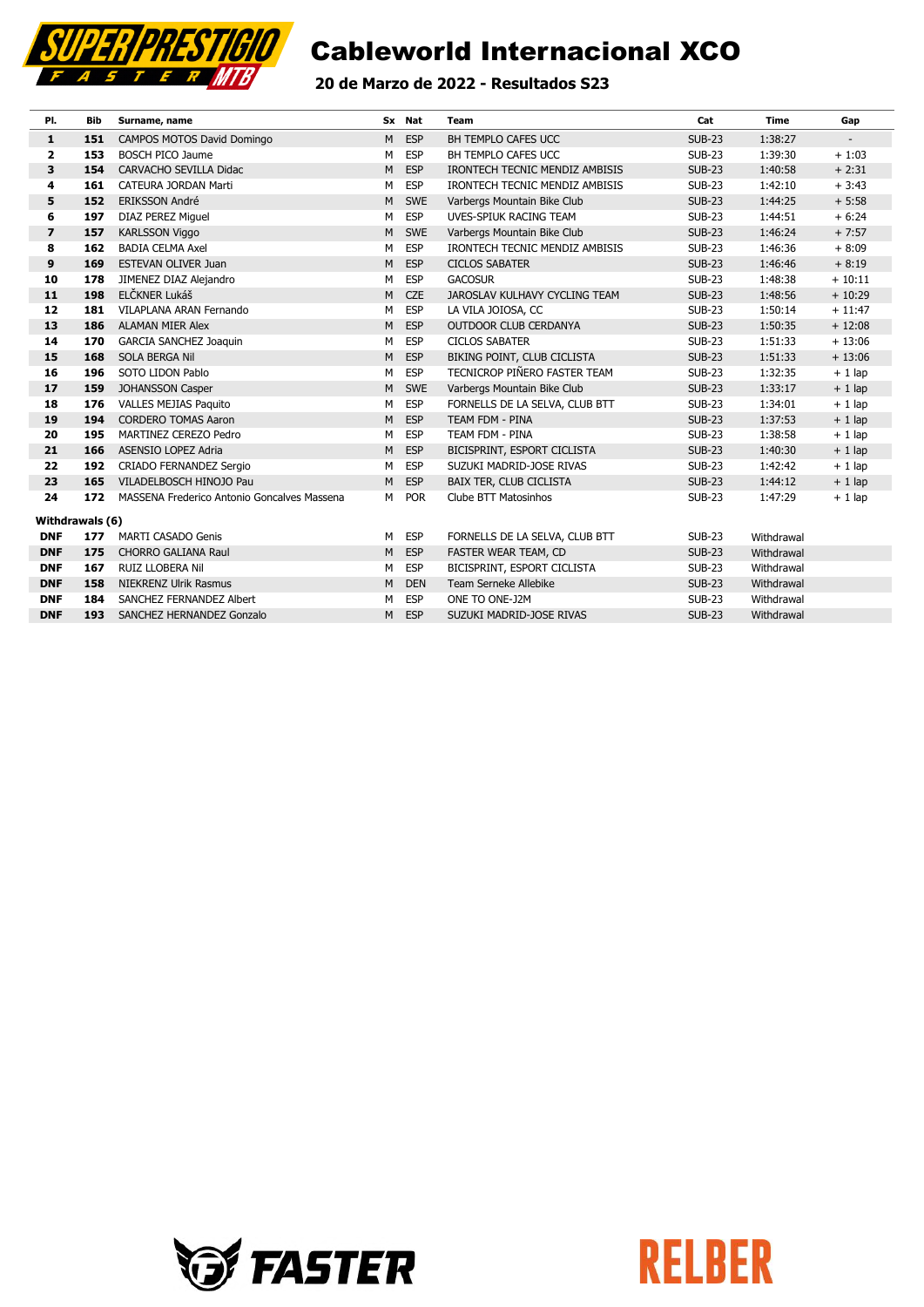

### 20 de Marzo de 2022 - Resultados S23 Fem

| PI.                     | <b>Bib</b> | Surname, name                  |    | Sx Nat     | Team                           | Cat         | <b>Time</b> | Gap                      |
|-------------------------|------------|--------------------------------|----|------------|--------------------------------|-------------|-------------|--------------------------|
| $\mathbf{1}$            | 301        | GARCIA MARTINEZ Rocio Del Alba | F. | <b>ESP</b> | BH TEMPLO CAFES UCC            | ELITE FEM.  | 1:19:17     | $\overline{\phantom{a}}$ |
| $\overline{\mathbf{2}}$ | 351        | <b>SANTOS Ana</b>              | F  | <b>POR</b> | <b>X-SAUCE FACTORY TEAM</b>    | SUB-23 FEM. | 1:22:45     | $+3:28$                  |
| 3                       | 353        | SAGARDOY ZUNZARREN Estibaliz   | E  | <b>ESP</b> | SALTOKI-CONOR-BERRIAINZ        | SUB-23 FEM. | 1:25:03     | $+ 5:46$                 |
| 4                       | 306        | <b>LLORET LLINARES Elena</b>   | F  | <b>ESP</b> | <b>CULTBIKES, CC</b>           | ELITE FEM.  | 1:25:33     | $+6:16$                  |
| 5                       | 304        | <b>RUIZ GARCIA Aurea</b>       | F. | <b>ESP</b> | KROSS TEAM ESPAÑA              | ELITE FEM.  | 1:26:39     | $+7:22$                  |
| 6                       | 310        | PIRARD Alice                   | F  | <b>BEL</b> | Multitask Industries           | ELITE FEM.  | 1:28:23     | $+9:06$                  |
| $\overline{\mathbf{z}}$ | 307        | <b>TERRADAS ILL Laura</b>      | F  | <b>ESP</b> | IRONTECH TECNIC MENDIZ AMBISIS | ELITE FEM.  | 1:29:01     | $+9:44$                  |
| 8                       | 356        | <b>IZCUE ROS Edurne</b>        | F  | <b>ESP</b> | SH METALGRAF                   | SUB-23 FEM. | 1:29:27     | $+10:10$                 |
| 9                       | 355        | <b>MARTIN VARO Paula</b>       | F  | <b>ESP</b> | KROSS TEAM ESPAÑA              | SUB-23 FEM. | 1:31:22     | $+12:05$                 |
| 10                      | 305        | <b>BOROWIECKA Barbara</b>      | F  | <b>POL</b> | Giant Gorzów & LIV Team        | ELITE FEM.  | 1:31:22     | $+12:05$                 |
| 11                      | 308        | <b>VALLES MEJIAS Blanca</b>    | F. | <b>ESP</b> | FORNELLS DE LA SELVA, CLUB BTT | ELITE FEM.  | 1:33:08     | $+13:51$                 |
| 12                      | 354        | RAMALHO Costa Rafaela          | F  | <b>POR</b> | Clube BTT Matosinhos           | SUB-23 FEM. | 1:34:25     | $+15:08$                 |
| 13                      | 314        | <b>ELBUSTO ARTEAGA Ainara</b>  | F. | <b>ESP</b> | SALTOKI-CONOR-BERRIAINZ        | ELITE FEM.  | 1:37:08     | $+17:51$                 |
| 14                      | 309        | PUJOL FREIXENET Julia          | F  | <b>ESP</b> | BAIX TER, CLUB CICLISTA        | ELITE FEM.  | 1:37:18     | $+18:01$                 |
| 15                      | 312        | PEREZ BRAVO Elena              | F. | <b>ESP</b> | ON BIKE, CC                    | ELITE FEM.  | 1:41:20     | $+22:03$                 |
| Withdrawals (2)         |            |                                |    |            |                                |             |             |                          |
| <b>DNF</b>              | 357        | <b>BARROSO TORRES Paula</b>    | F. | <b>ESP</b> | ARTSPORT BANYOLES CLUB ESPORTI | SUB-23 FEM. | Withdrawal  |                          |
| <b>DNF</b>              | 352        | <b>MACHO JIMENEZ Lucia</b>     |    | F ESP      | <b>GACOSUR</b>                 | SUB-23 FEM. | Withdrawal  |                          |
| Non-starters (5)        |            |                                |    |            |                                |             |             |                          |
|                         | 302        | FISCHER EGUSQUIZA Natalia      | F. | <b>ESP</b> | BH TEMPLO CAFES UCC            | ELITE FEM.  |             |                          |
|                         | 303        | <b>BOSCH PICO Nuria</b>        | F  | <b>ESP</b> | BH TEMPLO CAFES UCC            | ELITE FEM.  |             |                          |
|                         | 311        | <b>MOYA NAVARRETE Desiree</b>  | F  | <b>ESP</b> | BRAIN BIKES LANJARON, C.D.     | ELITE FEM.  |             |                          |
|                         | 313        | <b>KALBERG Laura Michelle</b>  | F  | <b>NED</b> | PROBIKES RIOJA TETRASOD        | ELITE FEM.  |             |                          |
|                         | 315        | ANDUEZA SEGOVIA Anjara         | F. | <b>ESP</b> | SH METALGRAF                   | ELITE FEM.  |             |                          |



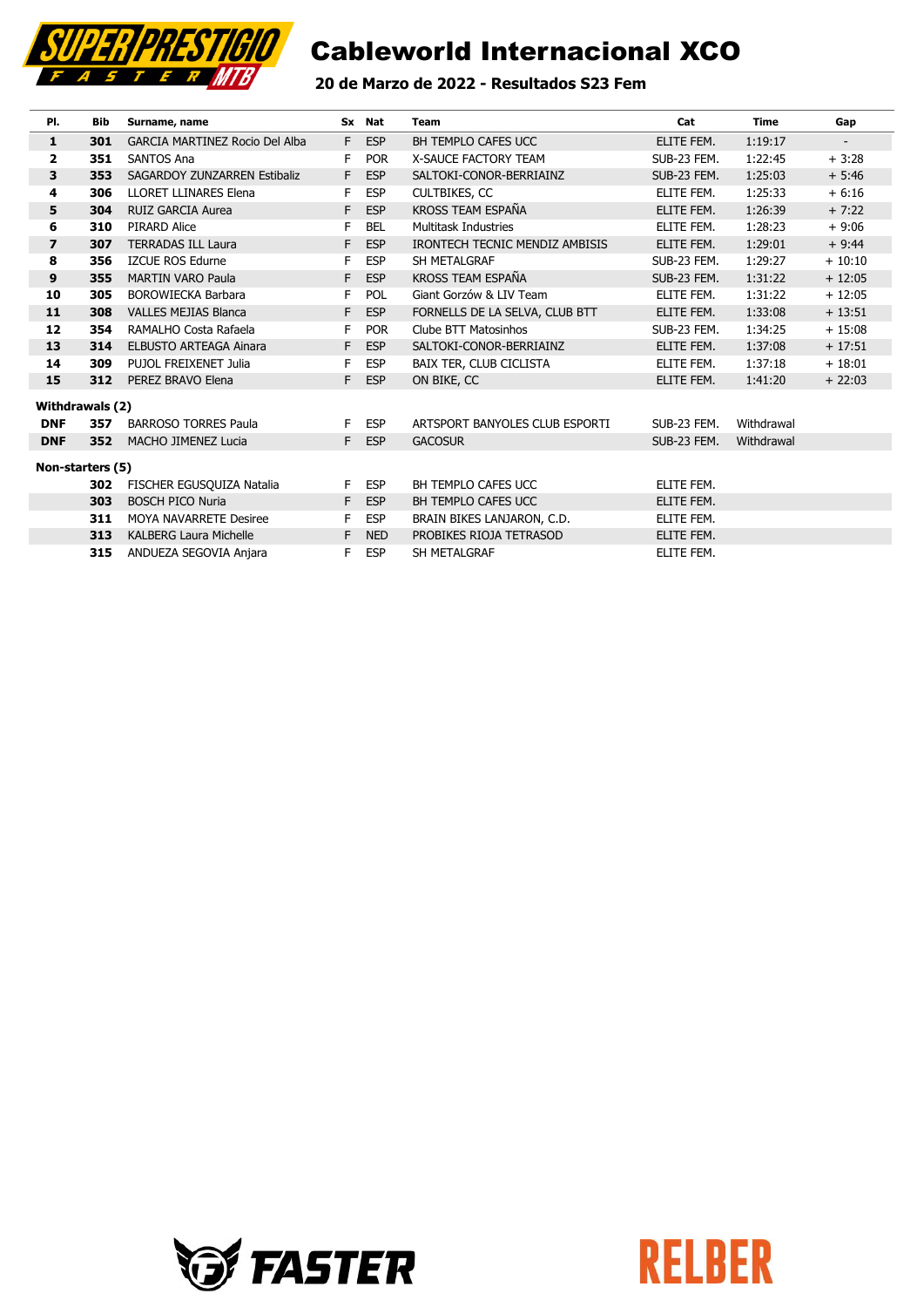

### 20 de Marzo de 2022 - Resultados Junior

| PI.               | Bib | Surname, name                      |   | Sx Nat     | Team                           | Cat           | <b>Time</b> | Gap       |
|-------------------|-----|------------------------------------|---|------------|--------------------------------|---------------|-------------|-----------|
| $\mathbf{1}$      | 401 | <b>SANDIN Hugo</b>                 | M | SWE        | Ik Hakarpspojkarna             | <b>JUNIOR</b> | 1:10:50     |           |
| 2                 | 402 | ZARAGOZA PASCUAL Vicent            | м | <b>ESP</b> | LA VILA JOIOSA, CC             | <b>JUNIOR</b> | 1:12:14     | $+1:24$   |
| 3                 | 407 | RODRIGUES Eduardo Silva Rodrigues  | M | <b>POR</b> | Clube BTT Matosinhos           | <b>JUNIOR</b> | 1:12:52     | $+2:02$   |
| 4                 | 403 | <b>GARCIA MENA Pablo</b>           | м | <b>ESP</b> | <b>GACOSUR</b>                 | <b>JUNIOR</b> | 1:13:37     | $+2:47$   |
| 5                 | 426 | <b>VERTIZ APEZETXEA Eneit</b>      | M | <b>ESP</b> | KATEA-BIKE TEAM                | <b>JUNIOR</b> | 1:14:12     | $+3:22$   |
| 6                 | 406 | REINOSO SANCHEZ Emilio             | м | <b>ESP</b> | UVES-SPIUK RACING TEAM         | <b>JUNIOR</b> | 1:14:23     | $+3:33$   |
| $\overline{z}$    | 421 | MACHO JIMENEZ Daniel               | M | <b>ESP</b> | <b>GACOSUR</b>                 | <b>JUNIOR</b> | 1:15:30     | $+4:40$   |
| 8                 | 410 | MARTELL SANCHEZ Joan               | M | <b>ESP</b> | NOGUERA SPORTBIKE ASSOC.ESPORT | <b>JUNIOR</b> | 1:15:47     | $+4:57$   |
| 9                 | 420 | ROS BRICOLLE Ferran                | M | <b>ESP</b> | FES BICI IGUALADA CLUB CICLIST | <b>JUNIOR</b> | 1:16:31     | $+ 5:41$  |
| 10                | 437 | BIURRARENA BELOKI Ander            | м | <b>ESP</b> | SALTOKI-OLZA-SAGARDOY          | <b>JUNIOR</b> | 1:17:32     | $+6:42$   |
| 11                | 408 | <b>ECHEVERRI BANDRES Gabriel</b>   | M | <b>ESP</b> | <b>UMEN</b>                    | <b>JUNIOR</b> | 1:18:08     | $+7:18$   |
| 12                | 427 | ZARAGOZA PASCUAL Marc              | м | <b>ESP</b> | LA VILA JOIOSA, CC             | <b>JUNIOR</b> | 1:18:38     | $+7:48$   |
| 13                | 446 | ABAD ESTEBAN Rodrigo               | M | <b>ESP</b> | X-SAUCE                        | <b>JUNIOR</b> | 1:19:03     | $+8:13$   |
| 14                | 411 | SUAREZ ALMAJANO Rodrigo            | м | <b>ESP</b> | AFILADOR C.D.                  | <b>JUNIOR</b> | 1:21:35     | $+10:45$  |
| 15                | 419 | CASCAJO ROMERA Fernando            | M | <b>ESP</b> | ENTRENAMIENTOCICLISMO          | <b>JUNIOR</b> | 1:22:00     | $+11:10$  |
| 16                | 405 | <b>GELABERT POL Daniel</b>         | м | <b>ESP</b> | BIKING POINT, CLUB CICLISTA    | <b>JUNIOR</b> | 1:22:21     | $+11:31$  |
| 17                | 441 | <b>ECHEVERRI BANDRES Diego</b>     | M | <b>ESP</b> | <b>UMEN</b>                    | <b>JUNIOR</b> | 1:23:36     | $+12:46$  |
| 18                | 428 | <b>LLINARES VALERO Quico</b>       | М | <b>ESP</b> | LA VILA JOIOSA, CC             | <b>JUNIOR</b> | 1:26:46     | $+15:56$  |
| 19                | 435 | PEREZ VILLAFRANCA Nicolas          | M | <b>ESP</b> | SALTOKI-OLZA-SAGARDOY          | <b>JUNIOR</b> | 1:27:18     | $+16:28$  |
| 20                | 438 | FONT CABEZAS Pol                   | м | <b>ESP</b> | SANTVI CLUB ESPORTIU           | <b>JUNIOR</b> | 1:31:07     | $+20:17$  |
| 21                | 423 | PEREZ GUILABERT Daniel             | M | <b>ESP</b> | INFINOBRAS - ZAFIRO TEAM CALPE | <b>JUNIOR</b> | 1:35:42     | $+24:52$  |
| 22                | 436 | FERNANDEZ CONTIN Iñaki             | м | <b>ESP</b> | SALTOKI-OLZA-SAGARDOY          | <b>JUNIOR</b> | 1:39:13     | $+28:23$  |
| 23                | 417 | LOPES Oliveira Duarte Maia Gonçalo | M | <b>POR</b> | Clube BTT Matosinhos           | <b>JUNIOR</b> | 1:11:07     | $+1$ lap  |
| 24                | 440 | <b>GARCIA LOPEZ Jaime</b>          | м | <b>ESP</b> | TRICICLON C.D.                 | <b>JUNIOR</b> | 1:13:19     | $+1$ lap  |
| 25                | 422 | BERNAL CARDO Francisco Jose        | M | <b>ESP</b> | <b>GACOSUR</b>                 | <b>JUNIOR</b> | 19:25       | $+3$ laps |
| 26                | 445 | MEDIAVILLA MOLINA Daniel           | м | <b>ESP</b> | X-SAUCE                        | <b>JUNIOR</b> | 25:59       | $+3$ laps |
| Withdrawals (4)   |     |                                    |   |            |                                |               |             |           |
| <b>DNF</b>        | 429 | LATORRE JIMENEZ Jose Antonio       | м | <b>ESP</b> | <b>LEMON TEAM</b>              | <b>JUNIOR</b> | Withdrawal  |           |
| <b>DNF</b>        | 439 | VARA GARCIA Roberto                | M | <b>ESP</b> | SUZUKI MADRID-JOSE RIVAS       | <b>JUNIOR</b> | Withdrawal  |           |
| <b>DNF</b>        | 424 | <b>GAMEZ FERRER Carlos</b>         | м | <b>ESP</b> | IRONTECH TECNIC MENDIZ AMBISIS | <b>JUNIOR</b> | Withdrawal  |           |
| <b>DNF</b>        | 430 | ALMAGRO NAVARRO Alvaro             | M | <b>ESP</b> | <b>LEMON TEAM</b>              | <b>JUNIOR</b> | Withdrawal  |           |
| Non-starters (17) |     |                                    |   |            |                                |               |             |           |
|                   | 404 | <b>LLOP MARTINEZ Gerard</b>        | м | <b>ESP</b> | NOGUERA SPORTBIKE ASSOC.ESPORT | <b>JUNIOR</b> |             |           |
|                   | 409 | PUJOL CASELLAS Pau                 | М | <b>ESP</b> | VIC-ETB CLUB NATACIO           | <b>JUNIOR</b> |             |           |
|                   | 412 | HERNANDEZ INGLES Alejandro         | м | <b>ESP</b> | BICIHUERTA-TORREAGUERA G.D.    | <b>JUNIOR</b> |             |           |
|                   | 413 | <b>VIDAL VIVANCOS Miguel</b>       | M | <b>ESP</b> | BICIHUERTA-TORREAGUERA G.D.    | <b>JUNIOR</b> |             |           |
|                   | 414 | <b>JIMENEZ ABELLAN Yoel</b>        | М | <b>ESP</b> | BICIHUERTA-TORREAGUERA G.D.    | <b>JUNIOR</b> |             |           |
|                   | 415 | VICENTE HERNANDEZ Ramon Pablo      | М | <b>ESP</b> | BICIHUERTA-TORREAGUERA G.D.    | <b>JUNIOR</b> |             |           |
|                   | 416 | ALFARO CAÑETE Javier               | M | <b>ESP</b> | <b>BTT NAVARRA CDC</b>         | <b>JUNIOR</b> |             |           |
|                   | 418 | LOZANO MORENO Pedro                |   | M ESP      | EKUON BRD RACING TEAM          | <b>JUNIOR</b> |             |           |
|                   | 425 | <b>CHALIEZ Baptiste</b>            | м | <b>FRA</b> | vélo 2000 onet                 | <b>JUNIOR</b> |             |           |
|                   | 431 | ERASO ECHENIQUE Unax               | M | <b>ESP</b> | MALKORRA/JOSENEA/CEM-2         | <b>JUNIOR</b> |             |           |
|                   | 432 | ALEMAN AZKARRAGA Hodei             | М | <b>ESP</b> | MALKORRA/JOSENEA/CEM-2         | <b>JUNIOR</b> |             |           |
|                   | 433 | VICONDO ARRECHEA Aritz             | M | <b>ESP</b> | MALKORRA/JOSENEA/CEM-2         | <b>JUNIOR</b> |             |           |
|                   | 434 | ETXABE AIZPURUA Martin             | м | <b>ESP</b> | MALKORRA/JOSENEA/CEM-2         | <b>JUNIOR</b> |             |           |
|                   | 442 | <b>BENEDIT VAL Gonzalo</b>         | M | <b>ESP</b> | <b>UMEN</b>                    | <b>JUNIOR</b> |             |           |
|                   | 443 | AJONA ZALDIBAR Sergio              | м | <b>ESP</b> | <b>UMEN</b>                    | <b>JUNIOR</b> |             |           |
|                   | 444 | MONEO OCHOA Ibai                   | M | <b>ESP</b> | <b>UMEN</b>                    | <b>JUNIOR</b> |             |           |
|                   | 447 | HORÁK Ondřej                       |   | M CZE      | JAROSLAV KULHAVY CYCLING TEAM  | <b>JUNIOR</b> |             |           |



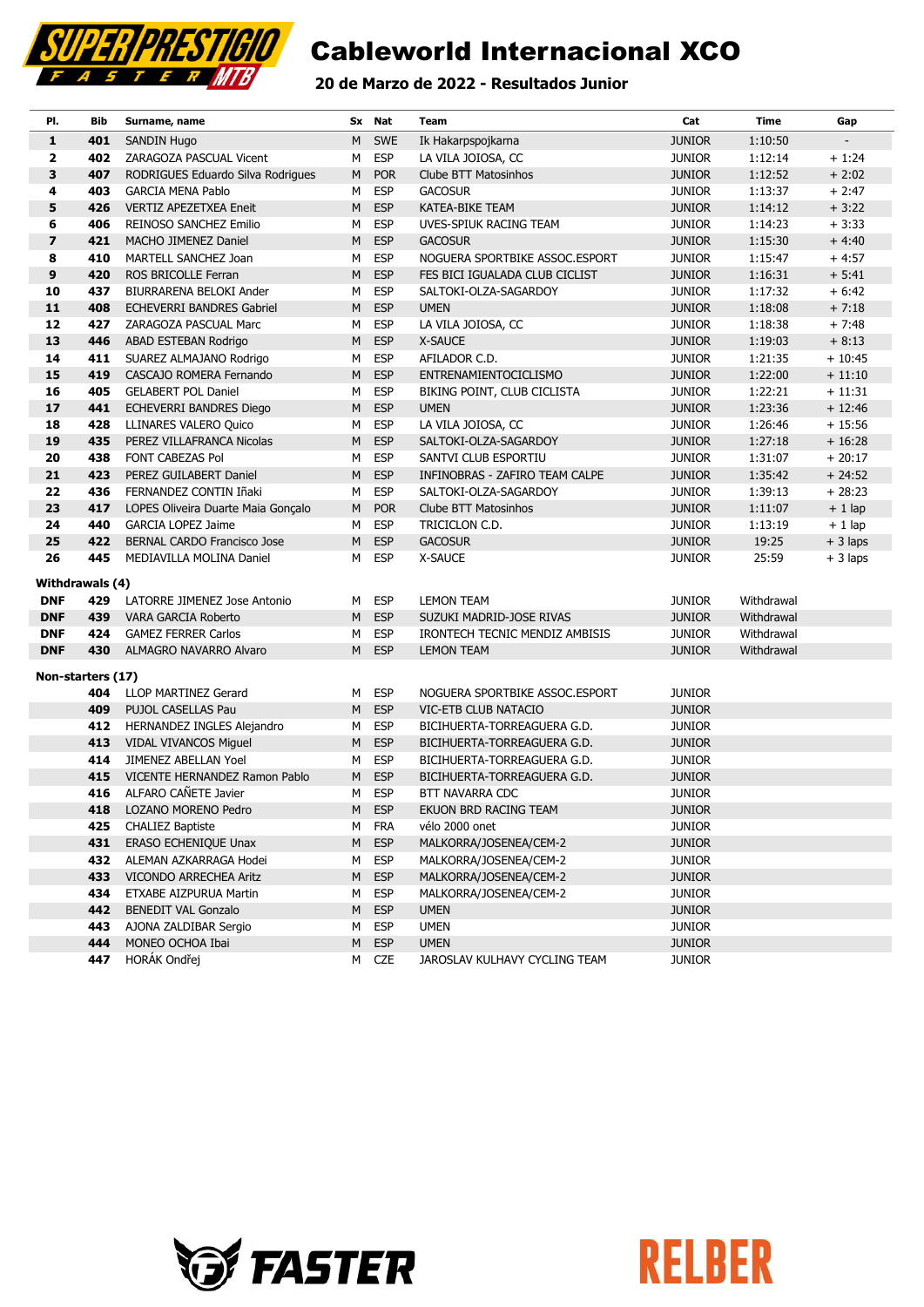

### 20 de Marzo de 2022 - Resultados Junior Fem.

| PI.                     | Bib              | Surname, name              |    | Sx Nat     | Team                          | Cat                | <b>Time</b> | Gap                      |
|-------------------------|------------------|----------------------------|----|------------|-------------------------------|--------------------|-------------|--------------------------|
| 1                       | 752              | RICO UCLES Vania           | F. | <b>ESP</b> | KROSS TEAM ESPAÑA             | <b>JUNIOR FEM.</b> | 1:10:47     | $\overline{\phantom{a}}$ |
| 2                       | 754              | PEREZ MORENO Carla         | F. | <b>ESP</b> | <b>CICLOS SABATER</b>         | <b>JUNIOR FEM.</b> | 1:12:12     | $+1:25$                  |
| 3                       | 755              | POCA MUNUERA Zoe           | F. | <b>ESP</b> | CLUB NATACIÓ VIC-ETB          | <b>JUNIOR FEM.</b> | 1:12:43     | $+1:56$                  |
| 4                       | 753              | JOVER SEPULCRE Sandra      | F. | <b>ESP</b> | <b>CICLOS SABATER</b>         | <b>JUNIOR FEM.</b> | 1:13:45     | $+2:58$                  |
| 5                       | 757              | <b>MONTES GOMEZ Angela</b> | F. | <b>ESP</b> | SYMISUR CENTAURO BIKES        | <b>JUNIOR FEM.</b> | 1:16:53     | $+6:06$                  |
| 6                       | 759              | ORTIZ SANZ Noelia          | F. | <b>ESP</b> | SALCHI-MATRIX FITNESS         | JUNIOR FEM.        | 1:17:43     | $+6:56$                  |
| $\overline{\mathbf{z}}$ | 758              | CEREZO VAZQUEZ Helena      | F. | <b>ESP</b> | ACADEMIA CICLISTA RACING TEAM | <b>JUNIOR FEM.</b> | 1:41:39     | $+30:52$                 |
|                         | Non-starters (2) |                            |    |            |                               |                    |             |                          |
|                         | 751              | RODRIGUEZ LOPEZ Duna       | F. | <b>ESP</b> | BRAIN BIKES LANJARON, C.D.    | JUNIOR FEM.        |             |                          |
|                         | 756              | DALLO GUTIERREZ Irene      | F. | <b>ESP</b> | <b>UMEN</b>                   | JUNIOR FEM.        |             |                          |



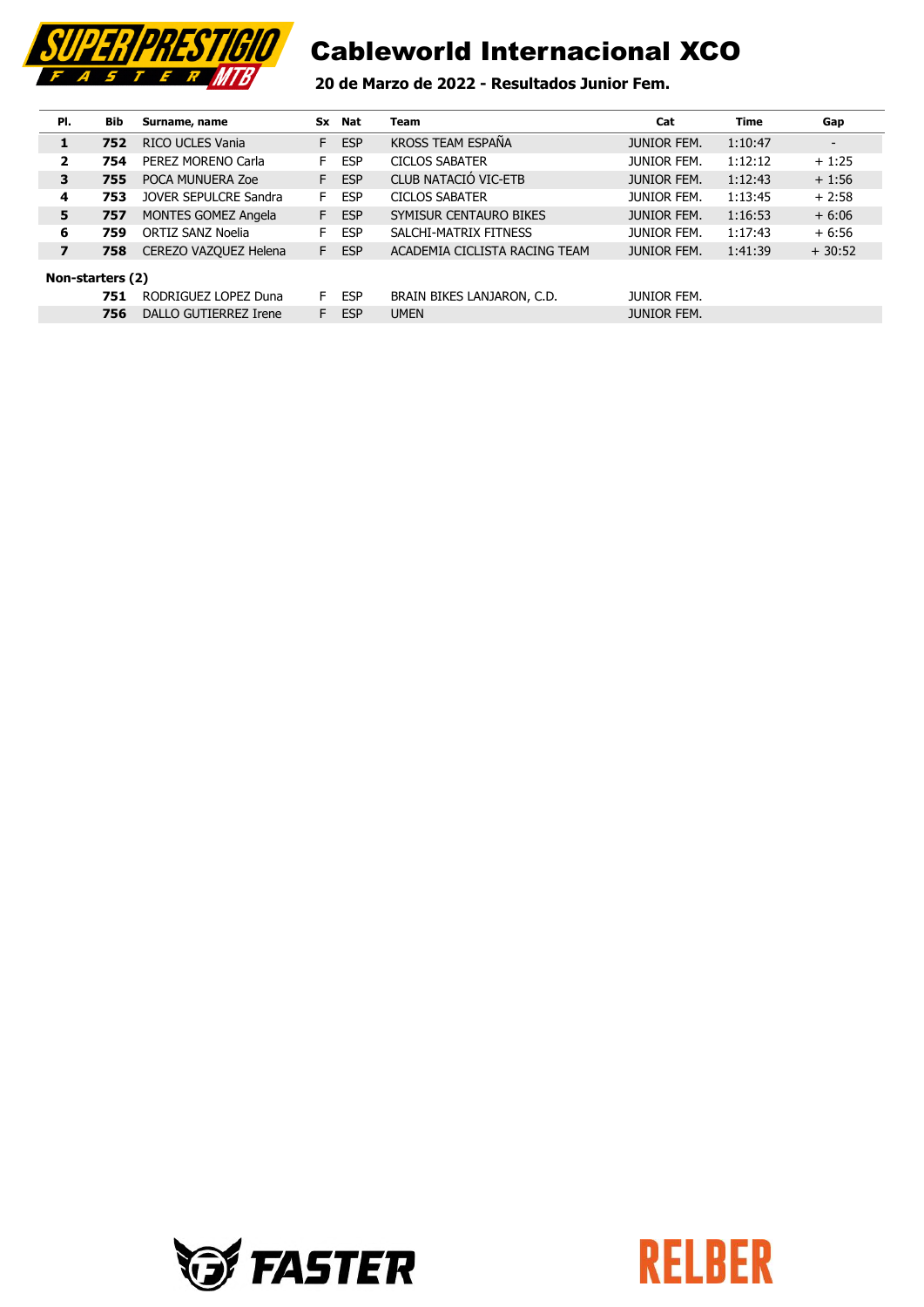

### 20 de Marzo de 2022 - Resultados **Cadete**

| PI.             | Bib | Surname, name                        |   | Sx Nat     | <b>Team</b>                    | Cat           | <b>Time</b> | Gap                      |
|-----------------|-----|--------------------------------------|---|------------|--------------------------------|---------------|-------------|--------------------------|
| 1               | 552 | FRANCO GALLEGO Hugo                  | M | <b>ESP</b> | SYMISUR CENTAURO BIKES         | <b>CADETE</b> | 53:39       | $\overline{\phantom{a}}$ |
| 2               | 553 | <b>LOPEZ MARTIN Javier</b>           | M | <b>ESP</b> | UVES-SPIUK RACING TEAM         | <b>CADETE</b> | 56:15       | $+2:36$                  |
| 3               | 575 | <b>CAMPS ROVIRA Pau</b>              | M | <b>ESP</b> | <b>JUFRE VIC-ETB</b>           | <b>CADETE</b> | 58:02       | $+4:23$                  |
| 4               | 570 | VILLAR GALDEANO Iker                 | M | <b>ESP</b> | <b>EGA PERFIL</b>              | <b>CADETE</b> | 59:58       | $+6:19$                  |
| 5               | 559 | PIVIDAL CANOVAS Juan Miguel          | M | <b>ESP</b> | TECNICROP PIÑERO FASTER TEAM   | <b>CADETE</b> | 1:00:09     | $+6:30$                  |
| 6               | 571 | <b>ERICE ZARATIEGUI Gonzalo</b>      | М | <b>ESP</b> | EL CASERIO- VALSAY             | <b>CADETE</b> | 1:00:30     | $+6:51$                  |
| $\overline{ }$  | 555 | FONSECA Mendes Da Joao               | M | <b>POR</b> | Clube BTT Matosinhos           | <b>CADETE</b> | 1:00:47     | $+7:08$                  |
| 8               | 584 | MARTINENA SAPIÑA Itzaga              | M | <b>ESP</b> | TXIRRINTA BIKES, CLUB DEPORTIV | <b>CADETE</b> | 1:00:56     | $+7:17$                  |
| 9               | 577 | <b>GARCIA SEPULVEDA Nicolas</b>      | M | <b>ESP</b> | LA VILA JOIOSA, CC             | <b>CADETE</b> | 1:01:42     | $+8:03$                  |
| 10              | 558 | <b>ARRAEZ BENDA Daniel</b>           | M | <b>ESP</b> | <b>CICLOS SABATER</b>          | <b>CADETE</b> | 1:01:52     | $+8:13$                  |
| 11              | 593 | <b>MOTTUS MATTHIAS</b>               | M | <b>EST</b> | HAANJA RATTAKWBI               | <b>CADETE</b> | 1:03:12     | $+9:33$                  |
| 12              | 554 | ESTEFANIA LOPEZ DE ECHAZARRETA Pablo | м | <b>ESP</b> | CARLOS COLOMA BIKE CLUB        | <b>CADETE</b> | 1:03:20     | $+9:41$                  |
| 13              | 551 | <b>AGUILAR LUNA Jeronimo</b>         | M | <b>ESP</b> | 33 BIKE MOBEL PRO TEAM         | <b>CADETE</b> | 1:03:37     | $+9:58$                  |
| 14              | 590 | <b>IVARS SIRERA David</b>            | M | <b>ESP</b> | XABIA'S BIKE - FASTER WEAR     | <b>CADETE</b> | 1:05:25     | $+11:46$                 |
| 15              | 568 | <b>MILLAN FUENTES Samuel</b>         | M | <b>ESP</b> | <b>CICLOS SABATER</b>          | <b>CADETE</b> | 1:07:00     | $+13:21$                 |
| 16              | 562 | PINTO Ramalho Filipe                 | М | <b>POR</b> | Clube BTT Matosinhos           | <b>CADETE</b> | 1:07:45     | $+14:06$                 |
| 17              | 585 | ANSORENA MURILLO Josu                | M | <b>ESP</b> | TXIRRINTA BIKES, CLUB DEPORTIV | <b>CADETE</b> | 1:07:46     | $+14:07$                 |
| 18              | 567 | <b>TAMMEPUU Riko</b>                 | M | <b>EST</b> | CFC Spordiklubi                | <b>CADETE</b> | 1:10:51     | $+17:12$                 |
| 19              | 574 | MARTI CASADO Jofre                   | M | <b>ESP</b> | FORNELLS DE LA SELVA, CLUB BTT | <b>CADETE</b> | 1:11:34     | $+17:55$                 |
| 20              | 561 | <b>BLANES AGUEDA Jorge</b>           | M | <b>ESP</b> | ACADEMIA CICLISTA RACING TEAM  | <b>CADETE</b> | 1:11:39     | $+18:00$                 |
| 21              | 563 | <b>CHAMIZO MARTIN Lucas</b>          | M | <b>ESP</b> | ACADEMIA CICLISTA RACING TEAM  | <b>CADETE</b> | 1:12:48     | $+19:09$                 |
| 22              | 580 | <b>VALERA ESPIN Francisco</b>        | м | <b>ESP</b> | MOLINENSE C.C.                 | <b>CADETE</b> | 1:18:18     | $+24:39$                 |
| 23              | 565 | <b>BASTIDA ESPIN Martin</b>          | M | <b>ESP</b> | 30740 CLUB DEPORTIVO           | <b>CADETE</b> | 55:53       | $+1$ lap                 |
| 24              | 591 | MOROTE BERNABEU Oscar                | м | <b>ESP</b> | XIXONA, CC                     | <b>CADETE</b> | 59:17       | $+1$ lap                 |
| Withdrawals (2) |     |                                      |   |            |                                |               |             |                          |
| <b>DNF</b>      | 579 | <b>BALSALOBRE ANDREU Daniel</b>      | м | <b>ESP</b> | MOLINENSE C.C.                 | <b>CADETE</b> | Withdrawal  |                          |
| <b>DNF</b>      | 557 | SANCHEZ RODRIGUEZ Alejandro          | M | <b>ESP</b> | VILLA DEL PRADO U.C.           | <b>CADETE</b> | Withdrawal  |                          |